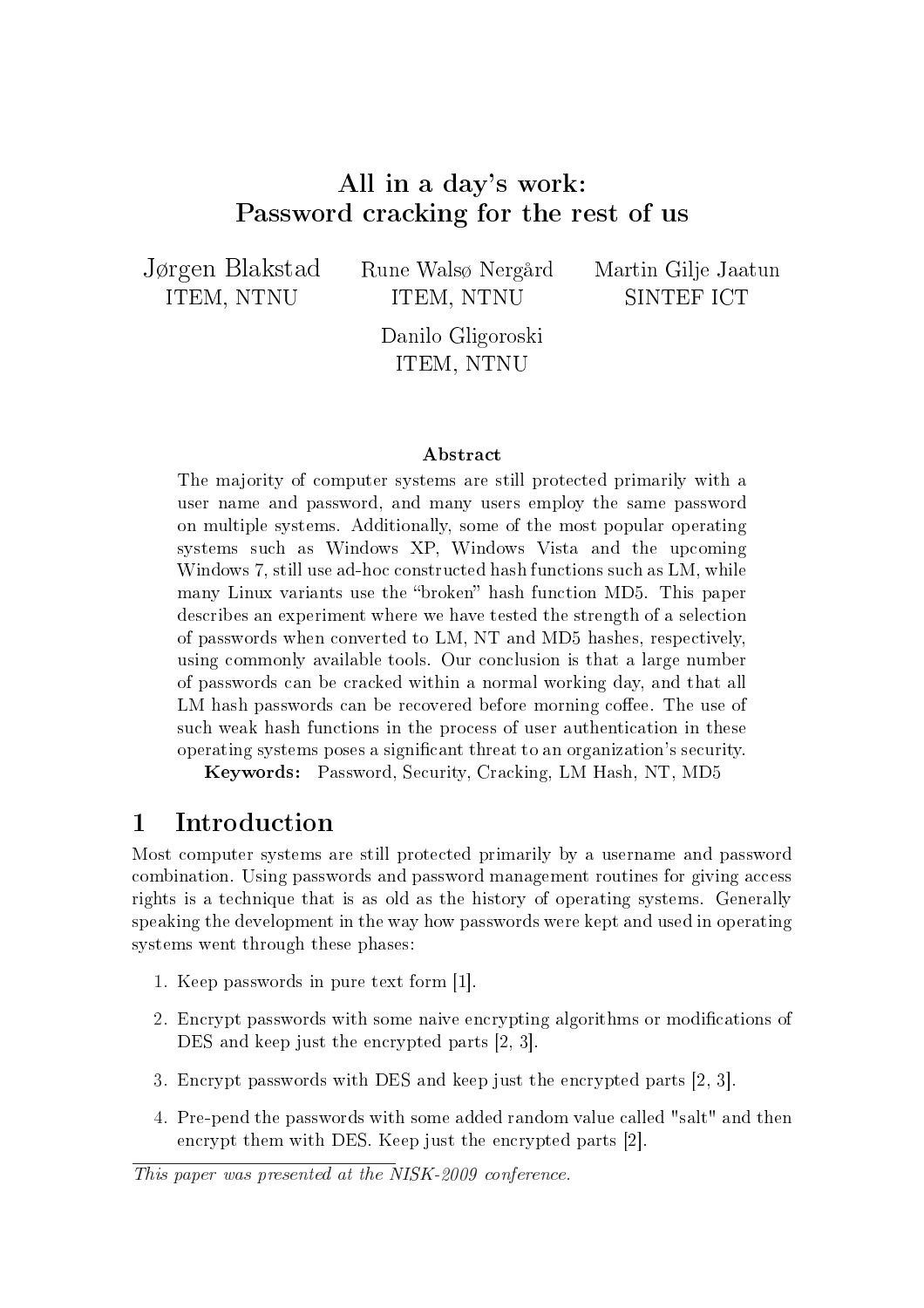- 5. Hash the passwords with some cryptographic hash function and keep just the hash digests  $[4, 5, 6]$ .
- 6. Pre-pend the passwords with some added random value called "salt" and then hash them with some cryptographic hash function. Keep just the hash digests [7, 8].

It is generally accepted that the techniques that combine salting and hashing of the passwords (item 6 in the previous list) are much more secure than the techniques described in items  $1 - 5$ . The security of the techniques under items 5 and 6 also depend on the security of the cryptographic hash function employed. If the used hash function is weak (i.e., it is easy to find preimages, second preimages or collisions for that hash function), then protection of the passwords by that hash function is also weak. For the hash functions that we investigate in this paper it is very easy to find second-preimages.

In the area of cryptographic hash functions the most popular family of hash functions is the MD4 family, which includes functions like MD5, HAVAL, RIPEMD, RIPEMD-160, SHA-0, SHA-1, SHA-2 and many others [9, 10, 11]. Many of those cryptographic functions have been broken in practice (such as MD4, MD5, HAVAL, RIPEMD, SHA-0), and SHA-1 was theoretically broken in 2005 [12].

However, it is disappointing that popular operating systems still use weak cryptographic hash functions (ad-hoc constructed hash functions that do not belong even to the MD4 family) and many of them do not even use salting techniques. Typical examples are Microsoft Windows XP that uses an ad-hoc hash solution called "LM hash", the more recent Microsoft Vista and the latest Windows 7 operating systems that use an ad-hoc hash function called "NT hash" (seen as an improved version of LM hash, partly based on the broken MD4 function), and some versions of the popular Linux operating system Ubuntu that use the broken MD5 hash function.

In this experiment dictionary attacks and attacks with the use of rainbow tables, which are both password cracking techniques, were applied.

Motivated by the fact that those most popular operating systems are still using very weak and practically broken hash functions for dealing with passwords and user authentication techniques, we chose 30 passwords of different strengths, and wanted to see how many could be cracked during a period of 1 day (8 hours).

In our experiments we have included exactly the three aforementioned types of hash functions: LM hash, NT hash and MD5 hash. Note that although the LM and NT hashes were originally developed for network authentication, we will in this paper only consider them in the context of non-network password storage.

The remainder of the paper is structured as follows: In Section 2 we give a short introduction to the concept of rainbow tables, followed by a brief description of our laboratory environment in Section 3. Section 4 describes how our experiment was carried out, with results presented in Section 5. We discuss the results in Section 6, and offer our conclusions and suggestions for further work in Section 7.

# 2 A Short Introduction to Rainbow Tables

Rainbow tables contain a connection between a hash value and its corresponding password. By having this connection precalculated for all possible hash values, a quick search through the tables for a desired hash value can reveal the password.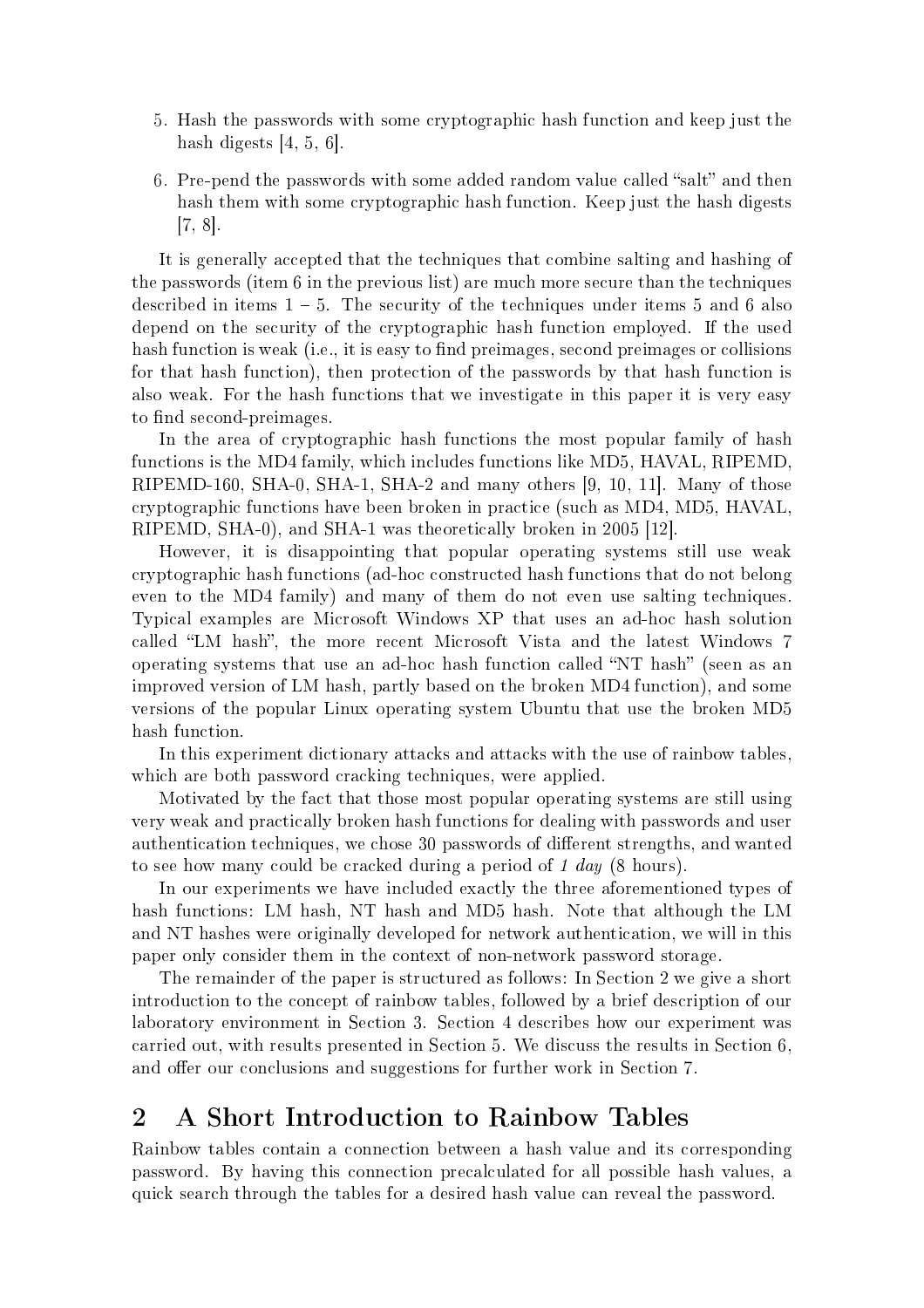

Figure 1: The rainbow table lookup process

Hellman [13] proposed a time-memory trade-off when applying a cryptanalytic attack. Hellman used something called hash chains to decrease the memory requirements. Only the first and the last element of the chain are stored in the memory, saving memory at the cost of cryptanalysis time. Additional memory trade off is achieved by reducing the hash values to "keys" with the help of a reduction function. Instead of using a single reduction function R, Oechslin [14] suggested using a sequence of related reduction functions  $R_1$  up to  $R_{t-1}$ . He called the new chains rainbow chains, and the tables containing these chains rainbow tables.

In Figure 1, the hash value  $DFGA$  is subject to cracking. In the top right corner of the figure, DFGA is reduced with a reduction function  $(R)$  and the key is looked up in the rainbow tables. The key had no match with any of the endpoint keys, and by using the key a new hash is produced with the hash function (S) and then again further reduced with a new reduction function. The lookup process now finds a match and from the corresponding startpoint key abcd through a number of different reduction functions and the hash function the desired key *oier* is derived. The key oier is then identified as the key corresponding to the original hash  $DFGA$ .

# 3 Laboratory Environment

We made fresh installations of Windows XP, Windows Vista, Windows 7 RC and Ubuntu 8.10 on identical Dell OptiPlex GX270 systems with 2.6 GHz Pentium 4 processors and 1 GB RAM. The dictionary and the rainbow table attacks on the LMand NT hashes were run in parallel on two Windows Vista systems. The dictionary attack on the MD5 hashes ran separately on a Ubuntu 8.10 system.

The rainbow tables used to crack the LM hash were much smaller than those for other hashes because of their weak cryptographic properties (as there are less combinations to try). Oechslin [14] also used the LM hash as an example when he introduced the concept of rainbow tables. We chose to include the NT hash because this is the new hash type included by Microsoft on newer Windows versions. The NT hash is supposed to solve many of the weaknesses of the LM hash, but still no salt is included. This is why the NT hash also is susceptible to the rainbow table attack. The MD5 hash was chosen because it is a common type of hash used in Unix systems. MD5 hashes are supported by John the Ripper [15], which is the tool that we used for the MD5 hashes in this experiment, and they may be cracked with the use of a dictionary attack. At RainbowCrack's web pages [16] rainbow tables for MD5 are available but we did not include these in the experiment due to time constraints.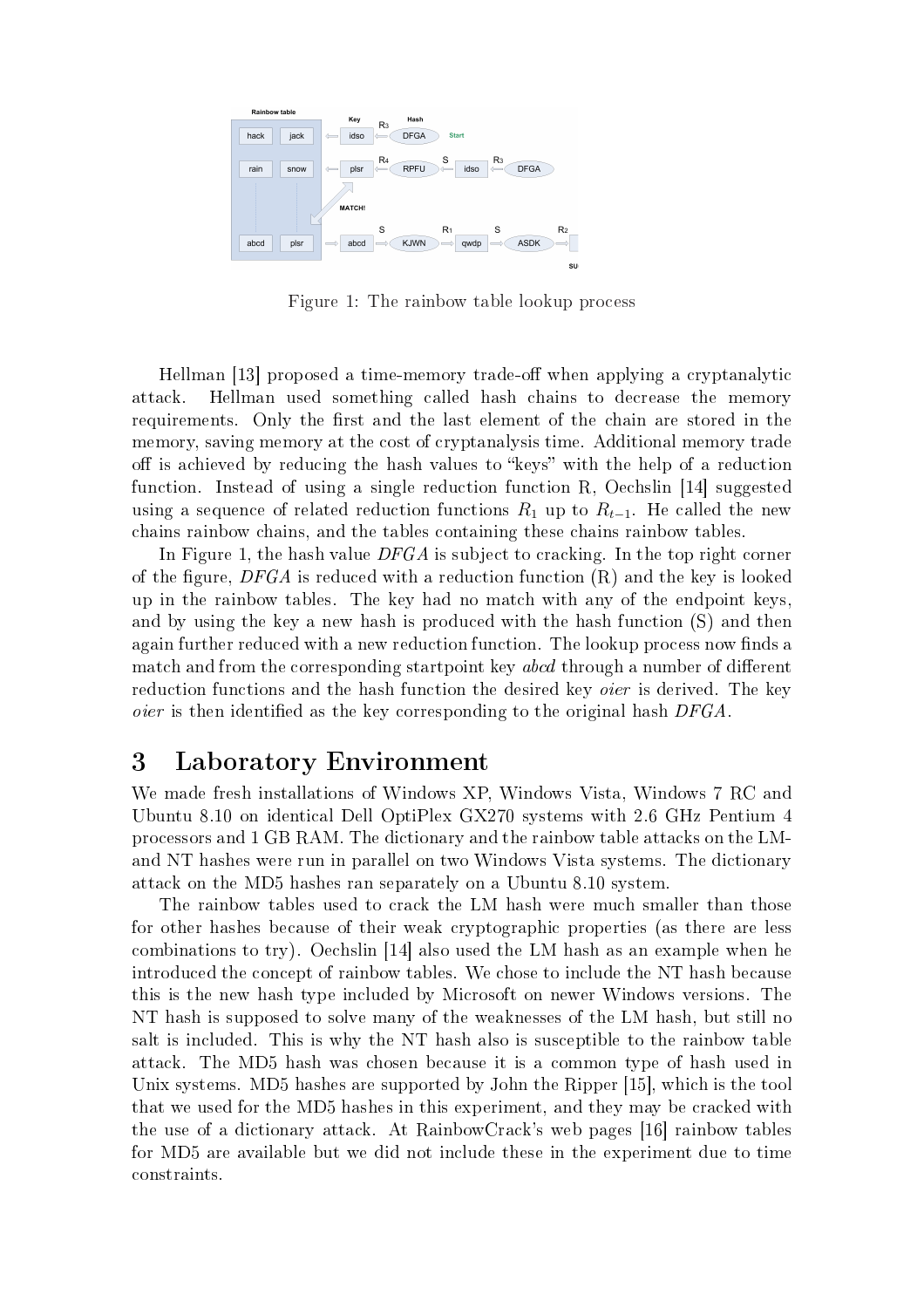# 4 Experimental Procedure

Table 1 gives an overview of which techniques (dictionary attack and/or rainbow table attack) that were applied to what type of hash. For all the dictionary attacks performed we used the wordlist that is already included in the Cain & Abel tool [17]; this list was also used with John the Ripper. For the LM hashes we used rainbow tables specifically designed to crack LM hashes and these tables, which in all consists of 64 subtables, were in total 64GB in size. The LM rainbow tables were downloaded for free from [18].

For the NT hashes we used rainbow tables that were specifically designed to crack NT hashes, but these tables were not free. It is possible to obtain free NT rainbow tables from Ophcrack's web pages [19], such as the one named Vista free, but these do not include as many characters as the versions you have to pay for. The NT rainbow tables that we bought are called Vista special, are 8GB in size and were obtained from Ophcrack's web page as well. The Vista special rainbow tables in all consist of 4 rainbow tables, and cover different character sets depending on password length: For passwords that are 6 characters or less they cover the same character set as the LMhash tables, while for 8 character password only numbers from 0-9 and lowercase characters are covered.

| Type of hash Techniques |                                            |
|-------------------------|--------------------------------------------|
| LM hash                 | Dictionary attack and rainbow table attack |
| NT hash                 | Dictionary attack and rainbow table attack |
| MD5                     | Dictionary attack                          |

Table 1: Applied techniques corresponding to their type of hash.

### Selection of Passwords

In this experiment we wanted to test passwords of different strength. That is why we created three different password groups, and then added 10 password to each group. The ten passwords added to the Most Popular group are taken from Bruce Schneier's web page [20], 8 of the Mnemonic Passwords are taken from a mnemonic password generator [21] while 2 are created by us. The Random Passwords are collected from a random password generator [22] found on the Internet. The group labeled Most Popular contain some of the most common passwords used, and as we can see from Table 2, these passwords do not seem very secure. As a contrast, the Random Passwords are considered very secure because they are randomly generated with both lower-case- and upper-case letters, numbers and special characters. One disadvantage with the randomly generated passwords are that they are hard to remember, and that is why we have included some mnemonic passwords. A mnemonic password is a password where a user for example chooses a phrase that is easy to remember (mnemonic) and uses a character to represent each word in the phrase. As already mentioned, we chose to create two of the mnemonic passwords ourselves (5GCTw4tG@N and tcC!tW84s), in order to include mnemonic passwords of nine and ten characters in length. An overview of the 30 different passwords and to which group they belong is given in Table 2. Table 3 lists all the selected Mnemonic Passwords and their corresponding phrases.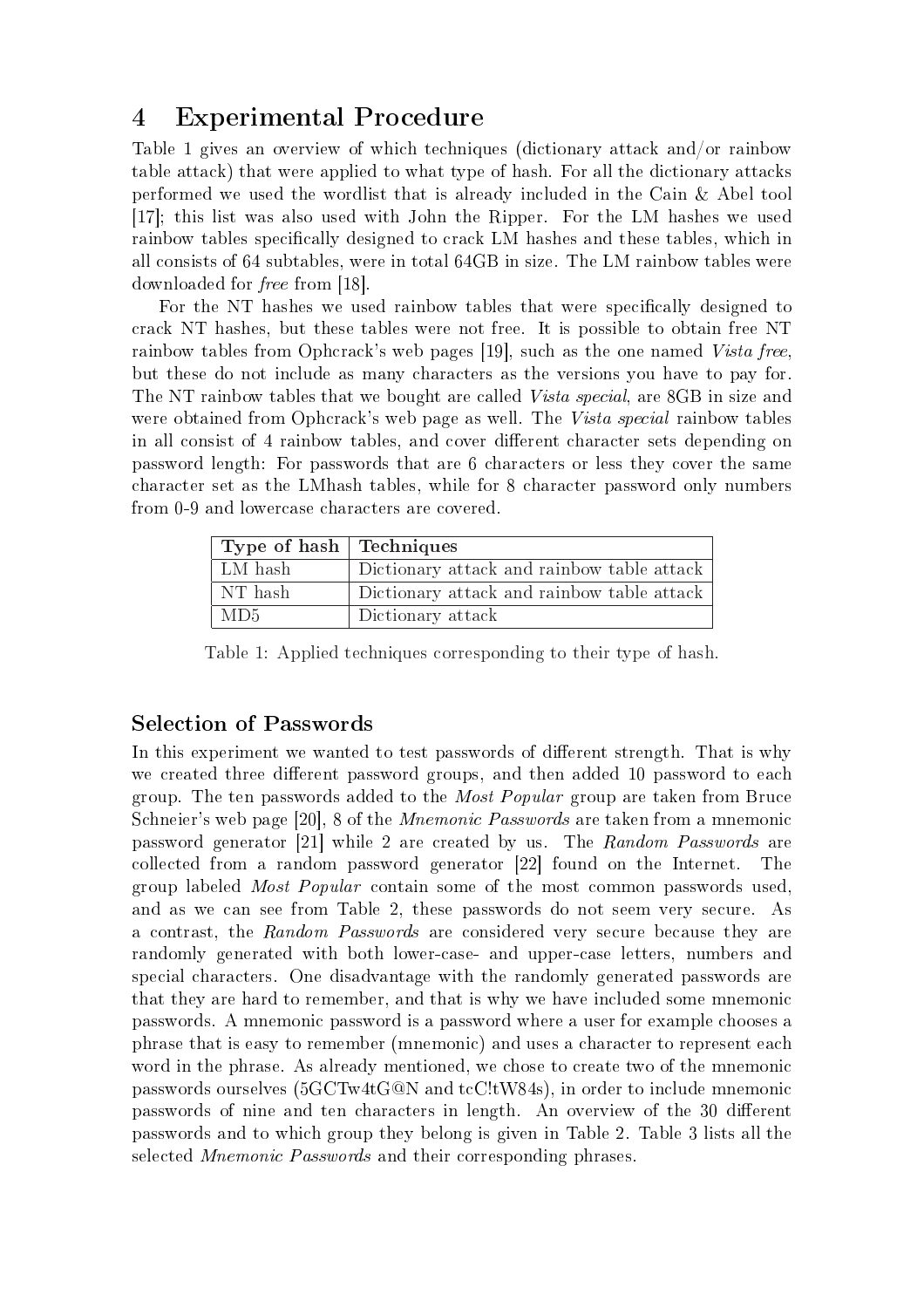| Most Popular | <b>Mnemonic Passwords</b> | <b>Random Passwords</b> |
|--------------|---------------------------|-------------------------|
| password1    | hm71li                    | $q$ aSt $4@$            |
| abc123       | $k0$ fzug                 | vANe\$a                 |
| myspace1     | fp6jar                    | !aFu9ut                 |
| password     | msi89a0                   | $C7e++AV$               |
| blink182     | $\%$ l41pc                | w2U\$atHe               |
| qwerty1      | m.f0vgk                   | \$Ch6cU5                |
| fuckyou      | $v^*$ qbt4un              | $Ke42A2Pe*$             |
| 123abc       | $qtdra\#$                 | $rA3\$ $ey^*c$          |
| baseball1    | 5GCTw4tG@N                | $b* \# D9* 7yEG$        |
| football1    | $tcC$ ! $tW84s$           | $8rA*$ pHa\$8           |

Table 2: An overview of the 30 selected passwords, divided into three categories

| Mnemonic         | Phrase                                              |  |  |
|------------------|-----------------------------------------------------|--|--|
| Passwords        |                                                     |  |  |
| hm71li           | Hefin manages Sven's first lugubrious identity      |  |  |
| $k0$ fzug        | Kath's nothing frazzles Zoe's unexpected gadget     |  |  |
| fp6jar           | Frank promotes Zach's jocular absentminded rab-     |  |  |
|                  | bit                                                 |  |  |
| msi89a0          | Morgan seizes if eighth Nina argues nothings        |  |  |
| $\%$ 141 pc      | Percy liberates Fourier's first priceless cabbage   |  |  |
| m.f0vgk          | Morgan stops for only Vivian glamorises kilns       |  |  |
| $v^*$ qbt $4$ un | Victor's handy quarter boosts Tim's fourth un-      |  |  |
|                  | known number                                        |  |  |
| $qtdra\#$        | Quentin traps Dave's reputable aloof hash           |  |  |
| 5GCTw4tG@N       | Fifth Grade Comm Tech waiting for their Gradu-      |  |  |
|                  | ation at NTNU                                       |  |  |
| $tcC$ ! $tW84s$  | The current crisis in the world fights for survival |  |  |

Table 3: 10 mnemonic passwords with their corresponding phrase

# Applied Methodologies for Password Cracking

For the LM and NT hashes, we first applied a dictionary attack to exclude some of the weakest passwords before we started to crack the rest of the passwords with the use of rainbow tables. For the MD5 hashes we only applied a dictionary attack. We created 30 users on a Windows XP machine, 30 users on a Windows Vista machine and 30 users on a Ubuntu 8.10 machine to be able to attack all of the three different types of hashes (LM hash, NT hash and MD5 hash). The user accounts, and thus also the corresponding password files, were created on virtual machines using a program called VirtualBox [23]. To create this many users we made scripts to automate the process. The script for adding users in a UNIX system adds 30 users with their passwords hashed with MD5, The result was a shadow file created in Ubuntu 8.10 containing 30 MD5 hash values.

# 5 Results

In this section we present the results of our empirical password study. Keep in mind that this experiment was supposed to reveal how many of the 30 selected passwords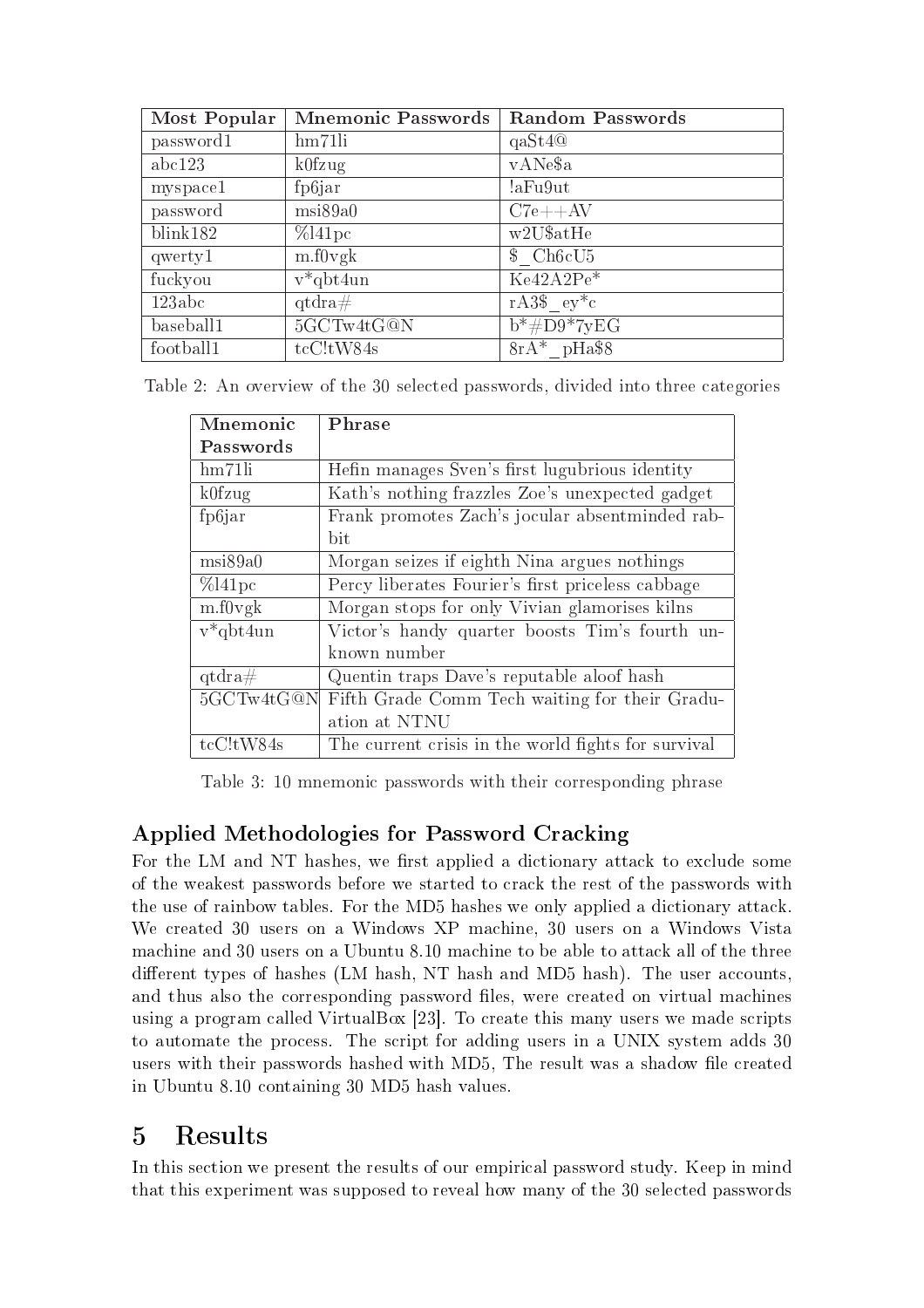| Type of hash   Tools |                       |
|----------------------|-----------------------|
| LM hash              | Cain & Abel           |
| NT hash              | Cain & Abel, Ophcrack |
| MD5                  | John the Ripper       |

Table 4: An overview of the tools used

that could be revealed during 1 day (8 hours).

## Timing

Phase 1 of this experiment was a timing phase used to measure how long time both the dictionary attack and the rainbow table attack with the use of rainbow tables would take when trying to crack the LM and NT hash. This phase also measured the time of the dictionary attack on the MD5 hash. The results from this timing phase is presented below. We still separate between LM hash, NT hash and MD5 hash.

#### LM hash

For the LM hash we used Cain  $\&$  Abel [17] for both the dictionary and the rainbow table attack, and for the former we used a wordlist (Wordlist.txt) which is included by default in the Cain & Abel tool. When the LM hash is constructed, the password is first divided into two segments with maximum 7 characters in each segment. The two segments are then hashed separately. The password used in this phase consists of 10 characters and therefore  $2 \text{ LM}$  hash values are constructed, one for the 7 first characters and one for the remaining 3 characters. As expected, none of these two hash values was cracked after running the dictionary attack, and thus the password was not revealed.

For the dictionary attack we had to open the *Windows Task Manager* and use the CPU Time to measure the time. The total time for the dictionary attack 1 minute and 8 seconds (68 seconds). From this time we have to deduct 6 seconds, which is the time we estimate is used from program initiation. This time measurements show how long time it may take if the password is not found during the dictionary attack.

Now let us take a look at the timing of the *rainbow table attack*. We used only one table to be able to create an estimate instead of running the whole attack, as this would take longer time than we wanted to spend on the timing phase. The rainbow table attack, using just one of the tables, took  $291.50 + 49.91 = 341.41$  seconds = 5 minutes 41 seconds, when the password was not revealed by this single rainbow table. When calculating the total time for the single rainbow table we included Total disk access time and Total rainbow table time. Now we had to make an estimate for the maximum time the rainbow table attack might take when including all the 64 rainbow tables: 5 minutes 41 seconds  $*$  64 tables = 364 minutes 10 seconds (21850) seconds) = 6 hours 4 minutes. This estimate illustrates the worst case scenario, if no password is found during the rainbow table attack.

Table 5 gives an overview of the timing results from the dictionary attack and from the estimate of the rainbow attack. The latter is based on the accomplishment of one of the 64 rainbow tables. Both these attacks were performed on one password  $(8rA^*$  pHa\$8).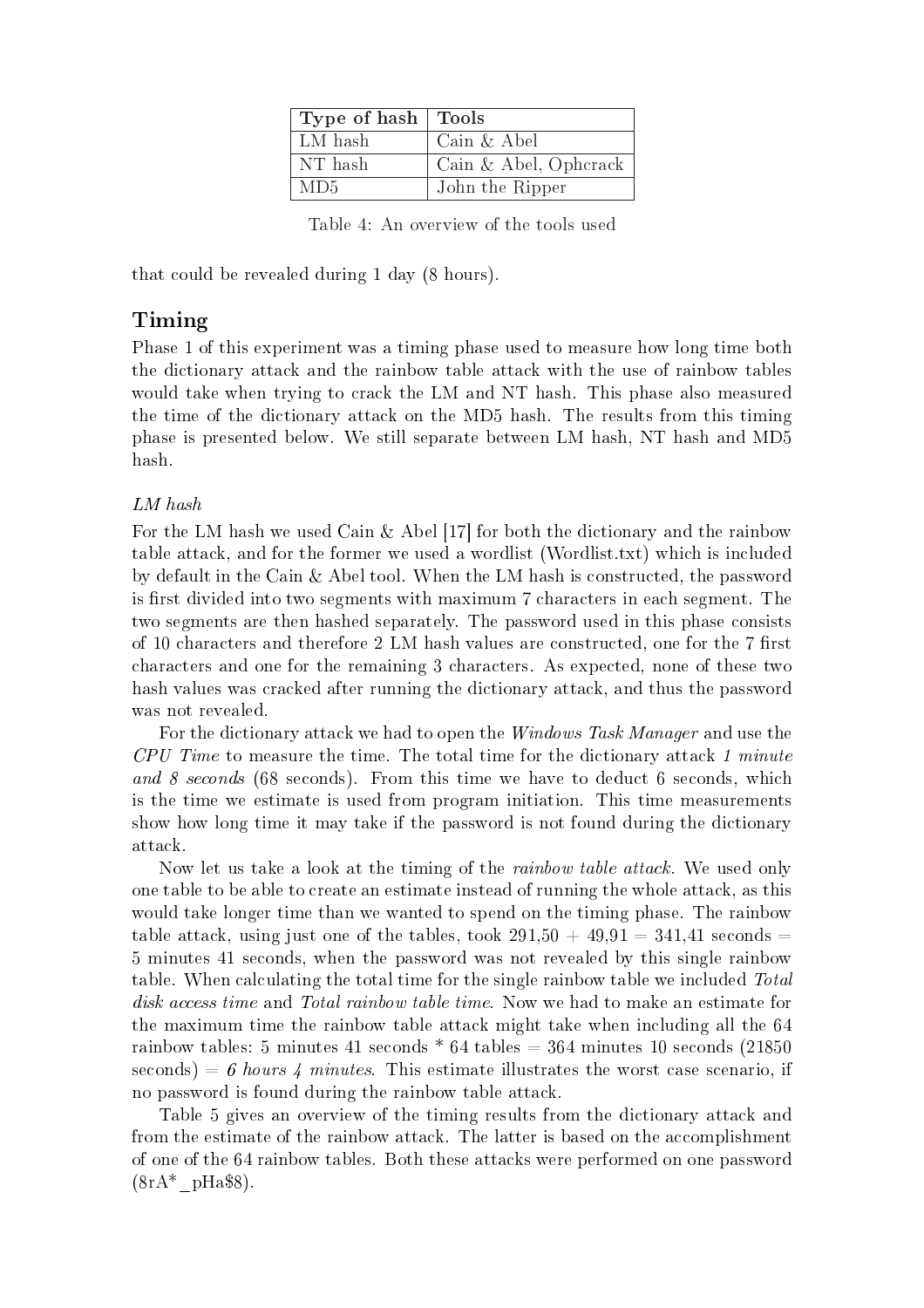The idea with the timing phase was to find out how long time the dictionary attack and the rainbow table attack might take, and if it would be advantageous to include a dictionary attack to reveal the easiest passwords before running the rainbow table attack with the rainbow tables. The dictionary attack only used 0.24% of the available time and the rainbow table attack is estimated to constitue 76% of the time. This leaves us with plenty unused time in our 8-hour working day.

#### NT hash

For the NT hash we used Cain & Abel [17] for the dictionary attack and Ophcrack for the rainbow table attack. Let us first consider the dictionary attack. We used the same wordlist (Wordlist.txt) as for the LM hash.

The dictionary attack was measured to take 54 seconds, but from this we had to deduct 5 seconds as this was the time it took to start Cain & Abel. This makes the total time for the dictionary attack 49 seconds. This gives an indication of how long time it might take if the password is not found during the dictionary attack.

The rainbow table attack on the NT hash, using just one of the tables, took  $\delta$ minutes 20 seconds. The field displaying the time is labeled  $Time$  elapsed. In this case we do not need to deduct anything as Ophcrack has a build-in timing function which starts when the cracking process begins, and not when the program is loaded. As this was just an estimate when using one of the tables, we have to make an estimate of how long time it might take when all the 4 rainbow tables are included. The 4 NT rainbow tables mentioned here are the tables that together form the nonfree Vista special tables. The total estimate for the use of rainbow tables on the NT hash is: 8 minutes 20 seconds (500 seconds)  $*$  4 tables = 33 minutes 20 seconds (2000 seconds). This estimate illustrates the case if no password is found during the rainbow table attack on the NT hash.

#### MD5 hash

For the MD5 hash we only performed a dictionary attack, and we used John the Ripper to find out how long time the dictionary attack would take on the selected password (8rA\*\_pHa\$8).

We used the timing function included in the John the Ripper tool, and the figure shows that the dictionary attack, including the word mangling, took 51 minutes and 48 seconds (3108 seconds) to complete on the selected password.

Table 5 gives an overview of the timing results from the dictionary attack performed on the MD5 hash value. Note that the dictionary attack was performed on just one password.

|                | Hash Technique    | Time                                                        |
|----------------|-------------------|-------------------------------------------------------------|
| LM             | Dictionary attack | 1 minute 8 seconds (68 seconds)                             |
| L <sub>M</sub> | Rainbow attack    | 6 hours 4 minutes (21850 seconds)                           |
| NT             | Dictionary attack | 49 seconds                                                  |
| NT             |                   | Rainbow Table attack   33 minutes 20 seconds (2000 seconds) |
| MD5            | Dictionary attack | 51 minutes 48 seconds (3108 seconds)                        |

Table 5: Time measurement for the LM, NT and MD5 hash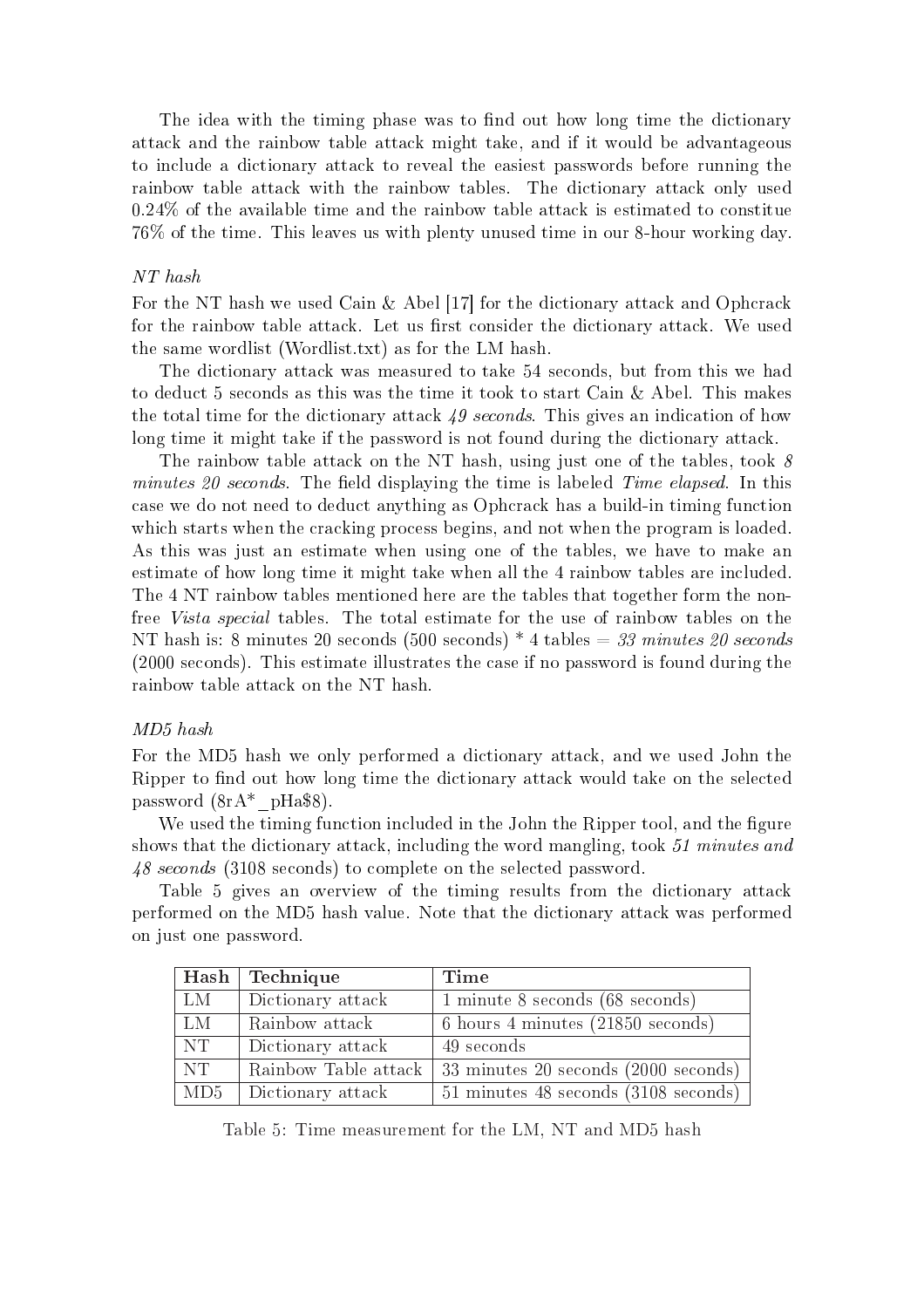## Password Cracking

The LM hashes were obtained from a Windows XP machine, the NT hashes from a Windows Vista machine and the MD5 hashes from a Ubuntu 9.05 machine. We also performed an experiment on the side for the NT hashes, with the use of a machine running the newly released Windows 7 RC operating system. This was to be able to highlight possible improvements that Microsoft had done regarding the handling of the login password. A full outline of the selected passwords can be found in Table 2.

#### LM hash

Note that a password consisting of 7 characters or less will only have one LM hash value. Nine passwords were revealed from the dictionary attack, and are listed with the comment *(dict)* in Table 8.  $30\%$  av the passwords were revealed from the dictionary attack, while 70% of them will be a subject for the rainbow table attack.

The dictionary attack carried out with all the 30 selected passwords was measured to take 1 minute and 9 seconds. But also in this case we had to deduct the time it took for Cain & Abel to start as we used the CPU Time displayed in Windows Task Manager. Remember that the CPU time may not be completely accurate because of the influence from other processes. After deducting the 6 seconds that Cain & Abel used to start, the dictionary attack was estimated to take 1 minute 3 seconds.

Now let us consider the rainbow table attack with the use of the LM rainbow tables. It should be noted that the users with a password that was revealed during the dictionary attack were moved from the list of passwords we wanted to reveal during the rainbow table attack. Examining the "Revealed LM?" column in Table 8, we can see that all the remaining 21 passwords were revealed.

This means that we have revealed all the 30 selected passwords by using both a dictionary attack and a rainbow table attack on the LM hashes.

Even though we managed to reveal the 21 remaining passwords we still have to calculate how much time the rainbow table attack took to complete. To calculate the time we included Total disk access time and Total cryptanalysis time as reported by the Cain & Abel tool. The rainbow table attack, using all the rainbow tables, took  $1724.58 + 6369.71 = 8094.29$  seconds  $= 2$  hours 15 minutes.

Table 6 gives an overview of the timing results from the dictionary attack and from the rainbow table attack. Recall that the rainbow table attack using the LM rainbow tables on the selected password was estimated to take 6 hours 4 minutes. The dictionary attack performed in this phase was carried out on all the 30 selected passwords, while the remaining 21 hash values were subject to the cryptanalysis attack.

| Technique         | Time                                                                         |
|-------------------|------------------------------------------------------------------------------|
| Dictionary attack | 1 minute 3 seconds (63 seconds)                                              |
|                   | $\overline{\text{Rainbow}}$ Table attack   2 hours 14 minutes (8094 seconds) |

Table 6: Time measurements for the LM hashes

The dictionary attack uses only 0.2% of the available time of 8 hours, while the rainbow table attack constitues 28% of the time.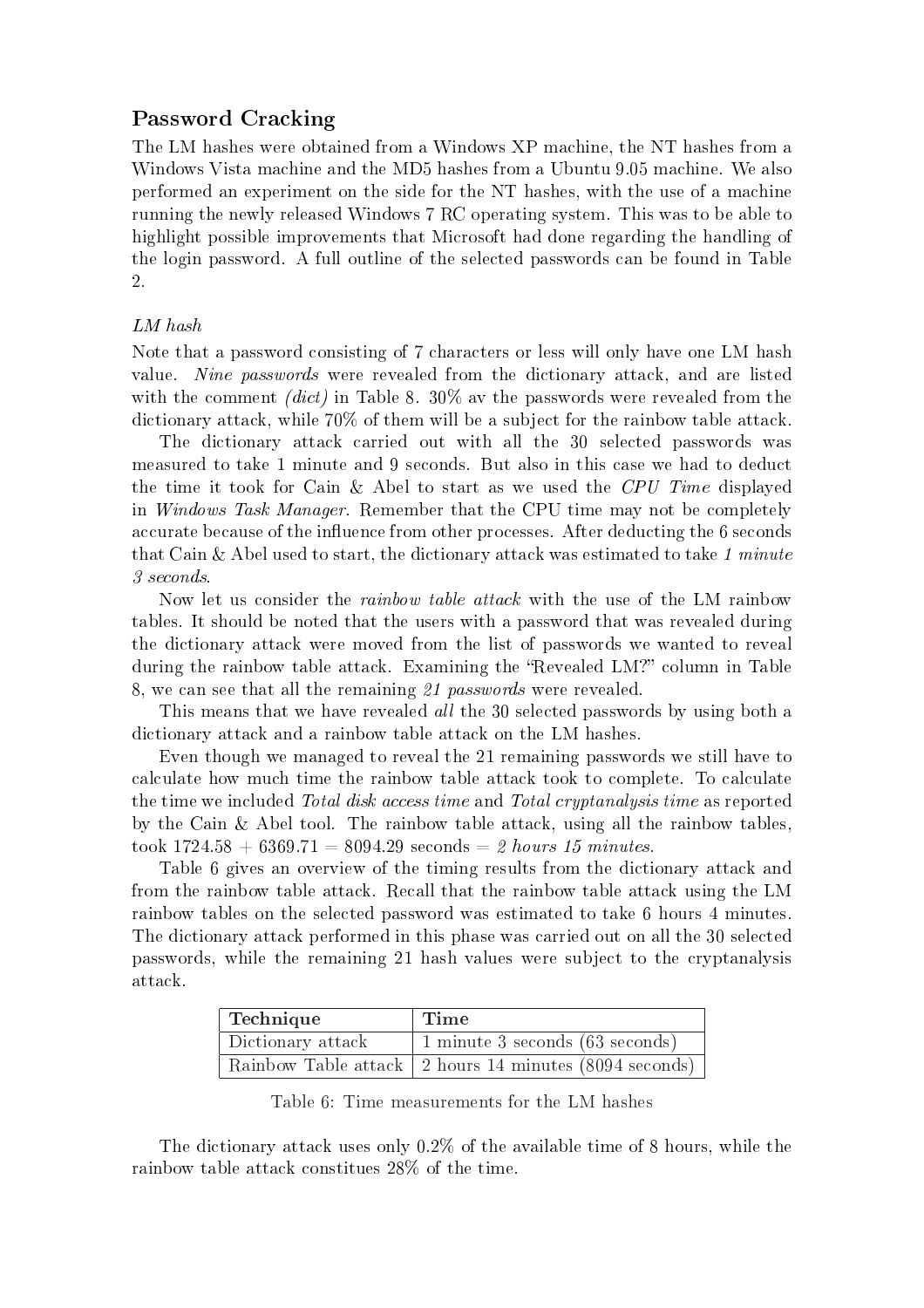#### NT hash

We used Cain & Abel for the dictionary attack on the NT hashes, while Ophcrack was used for the rainbow table attack.

A complete list of the 8 revealed passwords from the dictionary attack is given in the "Revealed NT?" column in Table 8 (indicated by the text "Yes  $(dict)$ ").

Here we experienced a minor difference between the SAM file obtained from the Windows Vista machine and the SAM file from the machine running Windows 7 RC. When we imported the SAM file that originated from Windows 7 RC we noticed that the loaded NT hash values were different than those that were loaded when using the Windows Vista SAM file, even though the same user account passwords were utilized, andwhen we tried to run the dictionary attack no passwords were revealed. At this point we wondered if Microsoft had improved their password handling for Windows 7 RC by for instance including a salt when generating the NT hash value. This turned out to not be the case. We tried to import the Windows 7 RC SAM file into Ophcrack to see if the hash values still were different from the hash values in the Windows Vista SAM file, and in Ophcrack they were the same. This sat aside our theory about improved password security. When we had loaded the Windows 7 RC SAM file in Ophcrack we chose *Save* from the top menu and then *Save to file.* The saved file was then imported into Cain  $\&$  Abel, which was the tool used for the dictionary attacks. Now, the hash values were the same for both the Windows 7 RC SAM file and Windows Vista SAM file.

We estimated the time for the dictionary attack on the NT hash for the selected password to be 49 seconds. The dictionary attack carried out in this phase with all the 30 selected passwords was measured to take 58 seconds. After deducting the 5 seconds it took for Cain & Abel to start, as we used the CPU Time<sup>1</sup> displayed in Windows Task Manager to measure the time, the dictionary attack was measured to take  $53$  seconds. This shows that it does not necessarily take significantly longer time to run a dictionary attack on a password file containing several NT hash values than it does with a password file containing just one NT hash value.

Let us now consider the *rainbow table attack* with the use of the NT rainbow tables. The users with a password that was revealed during the dictionary attack were moved from the list of passwords we wanted to reveal during the rainbow table attack. 10 passwords of the 22 remaining passwords were revealed from the rainbow table attack. In other words, the rainbow table attack with the NT rainbow tables was able to reveal 45.5% of the 22 passwords that were subject to the rainbow table attack.

The results presented above show that 8 passwords were revealed during the dictionary attack and 10 passwords were reveled during the rainbow table attack, meaning that 18 of the 30 selected passwords were revealed in total. Table 8 lists all the 30 passwords to give an overview of which of the selected passwords that were revealed. This can be seen from the column labeled *Revealed NT?*. The 18 passwords that were found are listed with Yes in the Revealed NT? column.

As already mentioned, we have been able to reveal 18 of the 30 selected passwords by using both a dictionary attack and a rainbow table attack on the NT hash values. 27% of the 30 selected passwords were revealed during the dictionary attack while

<sup>&</sup>lt;sup>1</sup>This was done for the lack of a better timing utility in Windows. Although this practice may be frowned upon, we did perform a sanity check using an ordinary stopwatch, which seemed to indicate that these timing figures were indeed reasonable.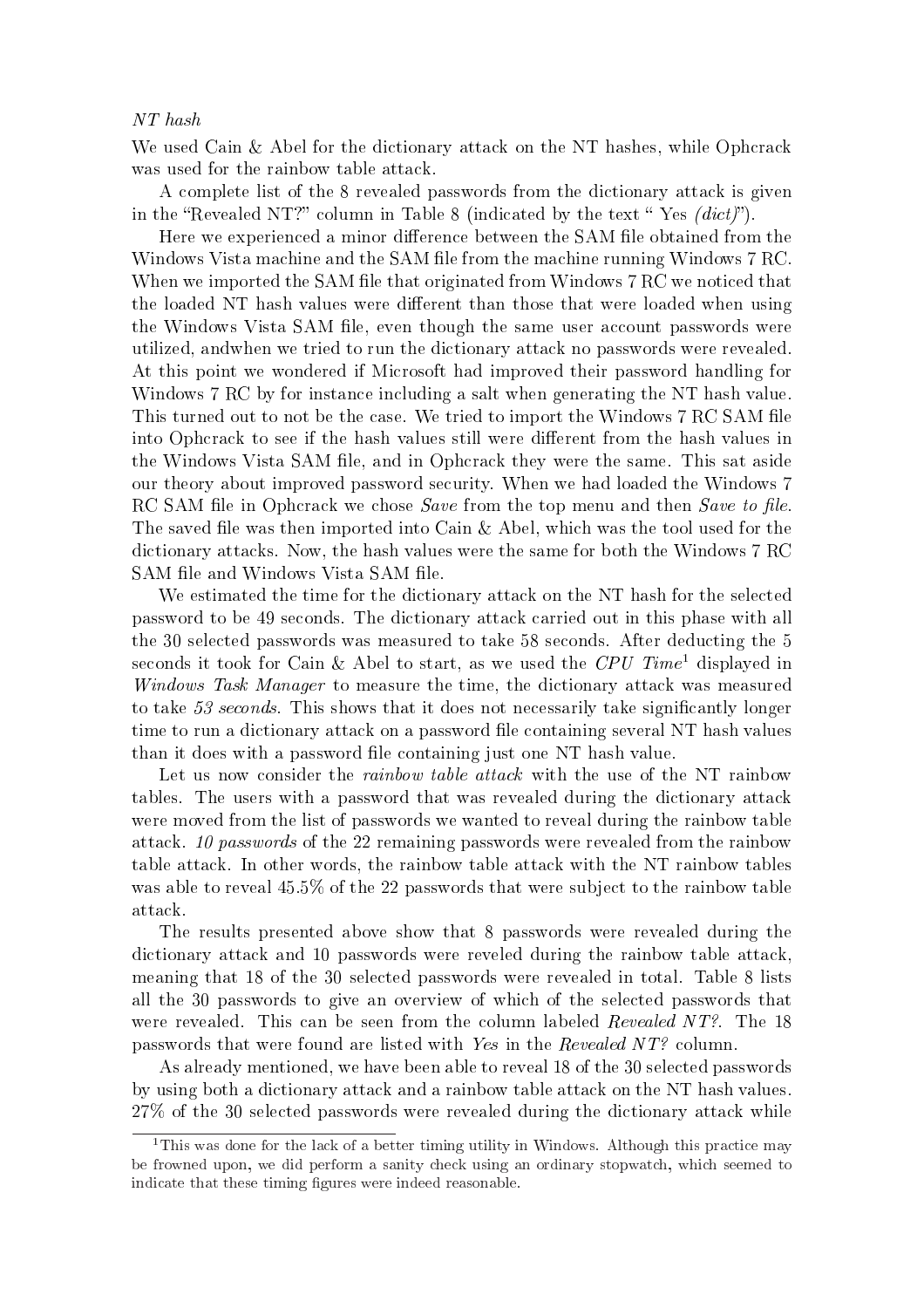33% of the passwords were revealed during the rainbow table attack. This means that 40% of the NT hash values were not cracked.

The rainbow table attack took 4 hours 26 minutes. The rainbow table attack using the NT rainbow tables was estimated to take 33 minutes and 20 seconds. Table 7 gives an overview of the timing results from the dictionary attack and from the rainbow table attack. The dictionary attack performed in this phase was carried out on all the 30 selected passwords, while the remaining 22 hash values were subject to the cryptanalysis attack.

| Technique         | Time                                                      |
|-------------------|-----------------------------------------------------------|
| Dictionary attack | $\frac{1}{53}$ seconds                                    |
|                   | Rainbow Table attack   4 hours 26 minutes (15960 seconds) |

Table 7: Time measurements for the NT hashes

It should be added that we got almost the same results when using the Windows 7 RC SAM file as we did when we used the Windows Vista SAM file. The results from the dictionary attack were identical, and the only difference was that the rainbow table attack performed on the Windows 7 RC SAM file took 5 hours 15 minutes and 28 seconds to complete while, as already presented, the same attack took 4hours and 26 minutes on the Windows Vista SAM file. The exact same passwords were revealed in both cases. This means that the NT hash values stored in the Windows Vista SAM file and the Windows 7 RC file are identical, and that Microsoft has not increased the security to the newly released Windows 7 RC operating system regarding the login passwords that are hashed and stored in the SAM file. Microsoft has for example still not included a salt when generating the NT hash values.

#### MD5 hash

For the MD5 hash a dictionary attack was the only attack that was applied, using the John the Ripper tool for the whole 8 hours period.

The 8 passwords that were revealed during the dictionary attack constitute 27% of all the 30 selected passwords. This means that the remaining 22 passwords (73%) were not found since the dictionary attack was the only attack performed on the MD5 hash values. Which passwords were revealed can be seen from the column labeled MD5 Revealed? in Table 8.

We estimated the time for the dictionary attack on the MD5 hash for the selected password to be 51 minutes and 48 seconds. The dictionary attack carried out in this phase with all the 30 selected passwords was aborted after 8 hours, as this was the time limit set for the experiment. This means that the attack did not complete.

## 6 Discussion

Figures from the company Net Applications [24] indicate that Windows XP still has more than 60% of the total market share for desktop operating systems. Although there are large uncertainties associated with these figures, it is clear that a very large proportion of laptops in the world today are running Windows XP, and these laptops will by default have LM hashes enabled. Our small experiment revealed that not only can all LM hashes on a computer be cracked in a day, but at two and a quarter hours it can even be performed before most office workers have finished their morning coffee.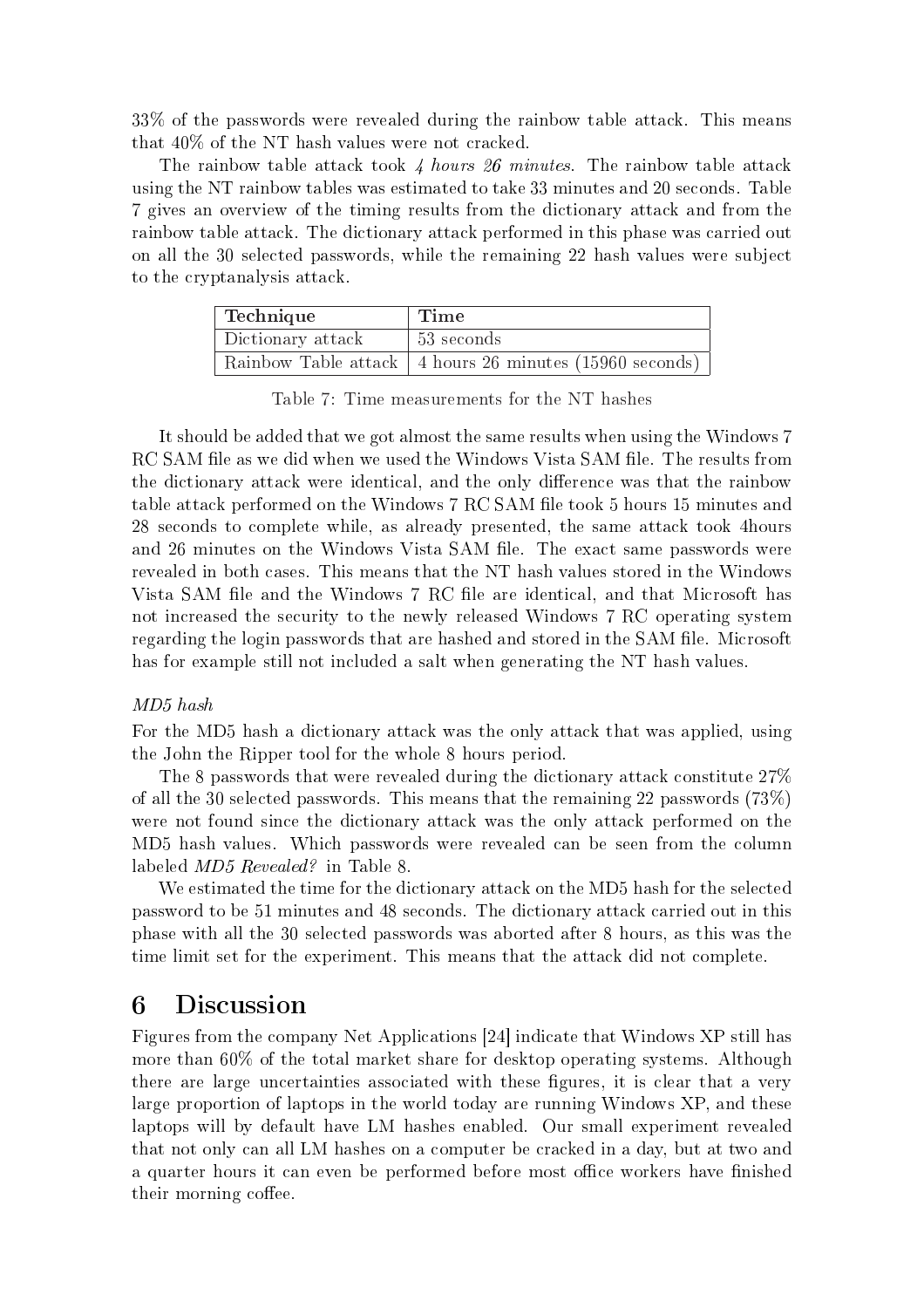| Number                    | Password                                     | Length         | Revealed<br>LM?                                  | Revealed<br>NT?                      | Revealed<br>MD5?                    |
|---------------------------|----------------------------------------------|----------------|--------------------------------------------------|--------------------------------------|-------------------------------------|
| $\mathbf{1}$              | password1                                    | $\overline{9}$ | $\overline{(dict)}$<br>$\overline{\text{Yes}}$   | $\overline{\text{Yes}}$<br>(dict)    | $(\textit{dict})$<br>Yes            |
| $\overline{2}$            | abc123                                       | $\overline{6}$ | Yes<br>$\langle dict\rangle$                     | Yes<br>(dict)                        | Yes<br>(dict)                       |
| $\overline{\overline{3}}$ | myspace1                                     | $\overline{8}$ | Yes<br>(rbow)                                    | $\overline{\text{Yes}}$<br>(rbow)    | $\overline{\text{No}}$              |
| $\overline{4}$            | password                                     | $\overline{8}$ | Yes<br>$\langle dict\rangle$                     | Yes<br>(dict)                        | Yes<br>(dict)                       |
| $\overline{5}$            | blink182                                     | $\overline{8}$ | Yes<br>$\langle dict\rangle$                     | Yes<br>(rbow)                        | $\overline{\text{No}}$              |
| $\overline{6}$            | qwerty1                                      | $\overline{7}$ | Yes<br>(idict)                                   | Yes<br>(dict)                        | $\overline{\mathrm{Yes}}$<br>(dict) |
| $\overline{7}$            | fuckyou                                      | $\overline{7}$ | Yes<br>(dict)                                    | Yes<br>(dict)                        | Yes<br>(dict)                       |
| 8                         | 123abc                                       | $\overline{6}$ | Yes<br>$\overline{d}ict)$                        | Yes<br>$\overline{(dict)}$           | $\overline{\mathrm{Yes}}$<br>(dict) |
| $\overline{9}$            | baseball1                                    | $\overline{9}$ | Yes<br>(idict)                                   | Yes<br>(idict)                       | Yes<br>(dict)                       |
| $\overline{10}$           | football1                                    | $\overline{9}$ | Yes<br>$(\overline{dict})$                       | $\overline{\mathrm{Yes}}$<br>(idict) | Yes<br>(dict)                       |
| 11                        | hm71li                                       | 6              | Yes<br>(rbow)                                    | Yes<br>(rbow)                        | $\overline{\text{No}}$              |
| $\overline{12}$           | k0fzug                                       | $\overline{6}$ | Yes<br>(rbow)                                    | Yes<br>(rbow)                        | $\overline{\text{No}}$              |
| 13                        | fp6jar                                       | $\overline{6}$ | $\overline{\mathrm{Yes}}$<br>(rbow)              | Yes<br>(rbow)                        | $\overline{\text{No}}$              |
| 14                        | msi89a0                                      | $\overline{7}$ | Yes<br>(rbow)                                    | Yes<br>(rbow)                        | $\overline{\text{No}}$              |
| $\overline{15}$           | $%$ l41pc                                    | $\overline{6}$ | Yes<br>(rbow)                                    | Yes<br>$\overline{(rbow)}$           | $\overline{\text{No}}$              |
| 16                        | m.f0vgk                                      | $\overline{7}$ | Yes<br>(rbow)                                    | $\overline{\text{No}}$               | $\overline{\text{No}}$              |
| 17                        | $v*qbt4un$                                   | $\overline{8}$ | Yes<br>(rbow)                                    | $\overline{\text{No}}$               | $\overline{\text{No}}$              |
| $\overline{18}$           | $\overline{\text{qtdra}}$ #                  | $\overline{6}$ | Yes<br>(rbow)                                    | Yes<br>(rbow)                        | $\overline{\text{No}}$              |
| 19                        | 5GCTw4tG@N                                   | 10             | Yes<br>(rbow)                                    | $\overline{\text{No}}$               | $\overline{\text{No}}$              |
| 20                        | $tcC$ ! $tW84s$                              | $\overline{9}$ | Yes<br>(rbow)                                    | $\overline{\text{No}}$               | $\overline{\text{No}}$              |
| $\overline{21}$           | qaSt4@                                       | $\overline{6}$ | Yes<br>(rbow)                                    | Yes<br>(rbow)                        | $\overline{\text{No}}$              |
| $\overline{22}$           | vANe\$a                                      | $\overline{6}$ | Yes<br>(rbow)                                    | Yes<br>$\overline{(rbow)}$           | $\overline{\text{No}}$              |
| 23                        | !aFu9ut                                      | $\overline{7}$ | Yes<br>(rbow)                                    | $\overline{\text{No}}$               | $\overline{\text{No}}$              |
| $\overline{24}$           | $C7e++AV$                                    | $\overline{7}$ | $\overline{\mathrm{Yes}}$<br>(rbow)              | $\overline{\text{No}}$               | $\overline{\text{No}}$              |
| $\overline{25}$           | $\overline{\text{w2U}\text{§atHe}}$          | $\overline{8}$ | $\overline{\mathrm{Yes}}$<br>$\overline{(rbow)}$ | $\overline{\text{No}}$               | $\overline{\text{No}}$              |
| ${\bf 26}$                | Ch6cU5<br>\$                                 | $\overline{8}$ | Yes<br>(rbow)                                    | $\overline{\text{No}}$               | $\overline{\text{No}}$              |
| $\overline{27}$           | $\overline{\text{Ke}42\text{A}2\text{Pe}^*}$ | $\overline{9}$ | Yes<br>(rbow)                                    | $\overline{\text{No}}$               | $\overline{\text{No}}$              |
| $\overline{28}$           | $rA3\$ $ey^*c$                               | $\overline{9}$ | Yes<br>(rbow)                                    | $\overline{\text{No}}$               | $\overline{\text{No}}$              |
| 29                        | $b* \#D9*7yEG$                               | 10             | Yes<br>$\overline{(rbow)}$                       | $\overline{\text{No}}$               | $\overline{\text{No}}$              |
| 30                        | $8rA*$ <sub>pHa\$8</sub>                     | 10             | Yes $(rbow)$                                     | N <sub>o</sub>                       | $\overline{\text{No}}$              |

Table 8: The results obtained from the various attacks.

# LM hash

The results from our attacks on the LM hash show that in this case it did not matter to which category the password belongs because all the passwords were revealed after the completion of both attacks. As intended, almost all of the weakest passwords were revealed during the dictionary attack. As this was the purpose of running the dictionary attack, this part of the experiment has to be considered successful. It is however important to add that in this case it was not really necessary to run the dictionary attack at all, since the character set used for the cryptanalysis attack included every character that is possible to employ in the password. In other words, this means that the rainbow table attack would have revealed all the 30 passwords.

# NT Hash

The results from the rainbow table attack on the NT hash show that 10 passwords (33%) were revealed. After the completion of both the dictionary attack and the rainbow table attack, 18 passwords  $(60\%)$  were revealed in total. This left us with 12 unrevealed passwords (40%). 6 of the 10 passwords that were revealed through the rainbow table attack on the NT hash belong to the category named Mnemonic Passwords, and in addition also two passwords from the Most Popular category and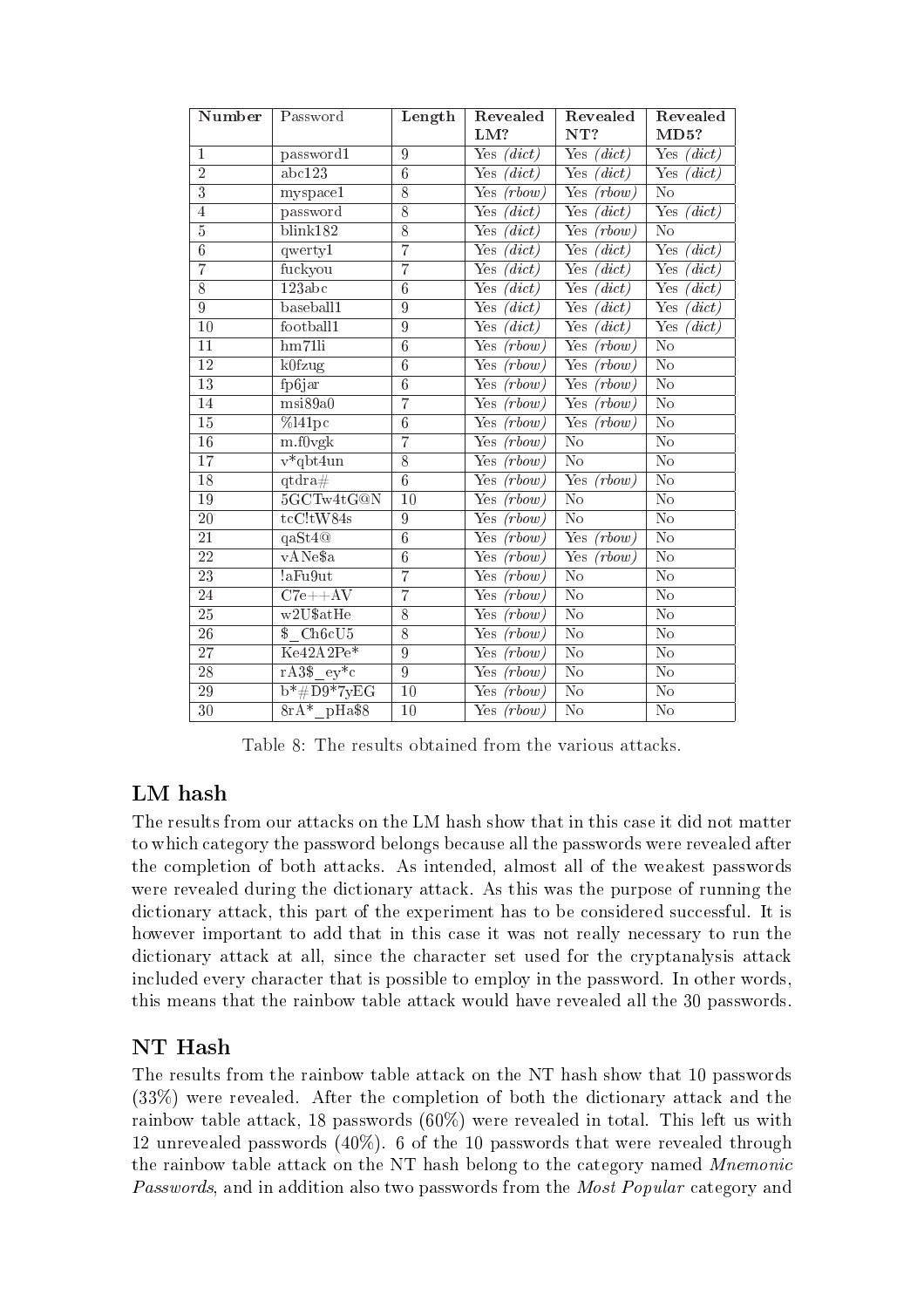two passwords from Random Passwordswere revealed. The 4 remaining passwords from the *Mnemonic Passwords* category that were not revealed are m.f0vgk (7) characters),  $v^*qbt4un$  (8 characters),  $5GCTw4tG@N$  (10 characters) and  $tcC/tW84s$ (9 characters). The last two are the passwords that were produced by us, and both of them have corresponding phrases that are easy for us to remember even though they consist of many characters. The maximum password length that is supported by the Vista special tables is 8 characters, and the corresponding character set is quite limited as only numbers from 0 to 9 and lowercase letters are supported. As  $5GCTw4tG@N$  is 10 characters long it was expected that this password would not be revealed during the rainbow table attack. The  $tcC/tW84s$  password consists of 9 characters. This is also too long for the Vista special tables to crack. The other two passwords  $(m, f0vqk$  and  $v * qbt4un)$  that were not revealed by the Vista special rainbow tables are both within the supported password length of the Vista special tables, but they have different character sets because they have different length. Both of these passwords consist of lowercase letters, one number and one special character. The only thing that prevents both of them from being revealed by the rainbow tables is the special characters.

If we take a look at the Random Passwords category there were only two passwords ( $qast4@$  and  $vANe@$ ) that were revealed by the rainbow table attack. The reason why these two passwords were revealed is that they both consist of only 6 characters. If they had been one character longer, they would not have been revealed because the character set for passwords of 7 characters in length do not include special characters. Both of the passwords contain a special character. They are also the only passwords in the Random Passwords category that are just 6 characters in length, and the other passwords are not revealed by the rainbow table attack.

The two passwords myspace1 and blink182 (that were not revealed by the dictionary attack) were revealed by the rainbow table attack. Both *muspace1* and blink182 consist of 8 characters, which is the longest password length supported by the Vista special tables. These passwords were revealed because they only consist of lowercase letters in addition to numbers. If for example only one of the characters had been an uppercase letter, the passwords would not have been revealed. It has now been shown that small differences might determine whether a password is going to be revealed or not.

## Windows 7: Nothing New Under the Sun

The same results were obtained when the dictionary attack and the cryptanalysis attack were performed on the SAM file that originated from the Windows 7 RC operating system. This means that also the same discussions applies for the NT hashes stored in the Windows 7 RC SAM file.

## MD5 hash

It may be interesting to note that although the MD5 hash function is considered "broken", this of course does not impact the success rate of performing a dictionary attack against MD5 hashes. Thus, we see that the dicrionary attack against MD5 revealed exactly the same passwords as were revealed by the dictionary attack against the NT hashes.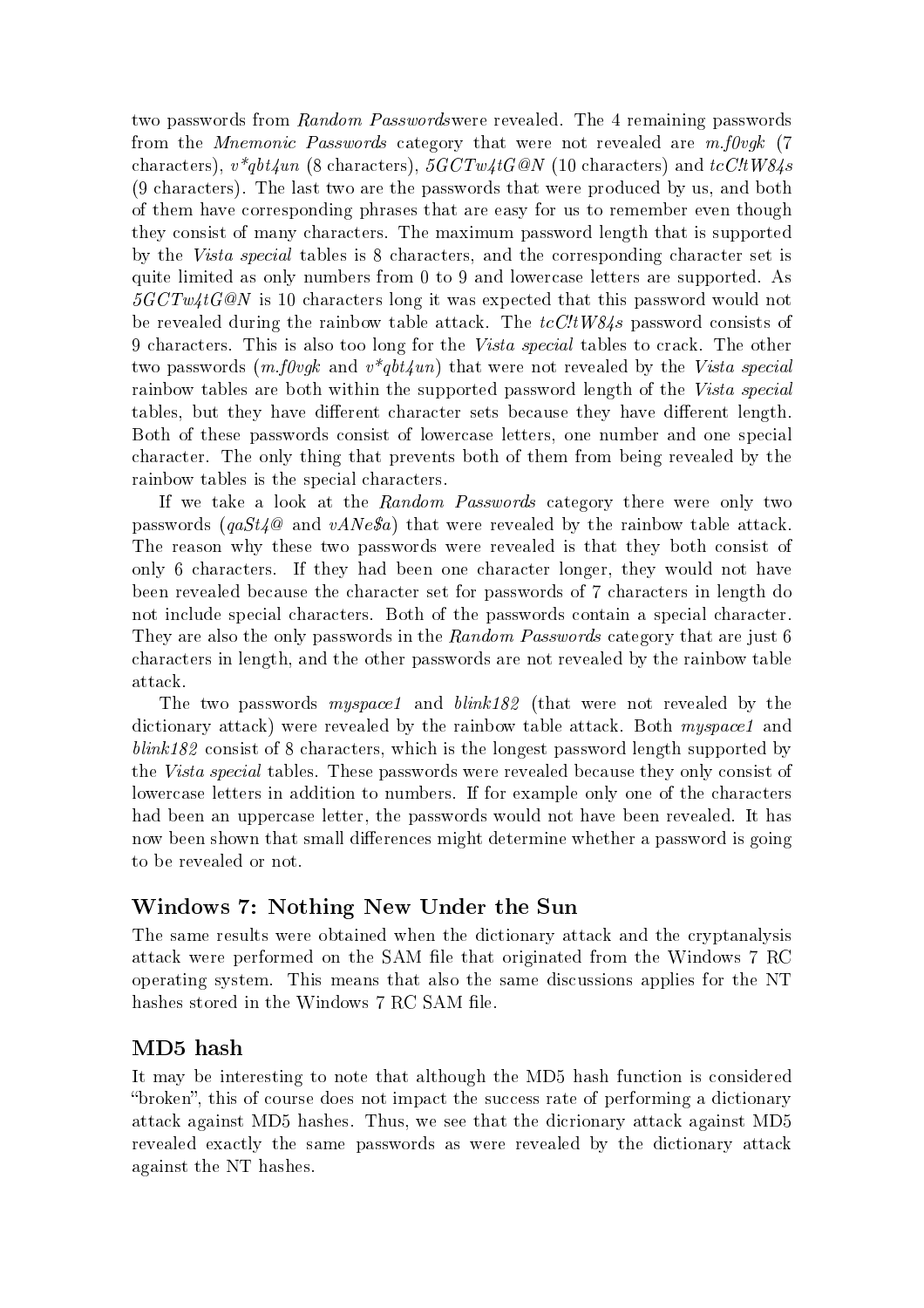Time and resource contraints prevented us from also performing a rainbow table attack against MD5.

#### Dictionary Attacks vs. Rainbow Table Attacks

If we were to compare the use of a dictionary attack with a rainbow table attack we would highlight that while the dictionary attack requires a relatively small wordlist, the rainbow tables are generally a lot bigger, requiring a quite large storage capacity. Rainbow tables must either be downloaded or generated in advance of the attack, and this may take quite a long time depending on your download speed and the system you are using. It is important to be aware that attackers with ill intentions probably would invest a big effort to recover the password.

Another observation is that when it comes to cracking passwords with the use of rainbow tables, it does not matter if the password is strong or weak as long as the password is within the requirements sat for the particular rainbow tables.

The results obtained from our experiment show that even though it is important to choose a strong password, this may not be sufficient by itself. The underlying system also influences how easily the password can be recovered. A good example of this is Windows XP, which utilizes the LM hash together with the NT hash. Because of the weaknesses with the construction of the LM hash, the rainbow tables can support a character set consisting of all the characters necessary to reveal all the passwords. The results obtained from our study, showing that all the 30 selected passwords may be revealed using rainbow tables, confirms this statement. It may also be confirmed by investigating the character set as well. To avoid the case illustrated in this example you should either disable the use of LM hash or you should use a password longer than 14 characters if you are using Windows XP. When the password is 15 characters or longer an operating system that uses both LM hash and NT hash will not store the LM hash, only the NT hash.

This study shows that a big portion of the selected passwords were revealed, even with computers that are not particularly powerful. As the storage capacity and processor power of mainsteam computers keeps increasing, more computations can be performed in a shorter amount of time. Even though the use of a salt in the generation of the password hash will probably offer sufficient protection from password recovery for a while, it will only be a temporary respite. It has been generally known even before Klein's studies [25] that it is important to choose a good password  $\sim$  our findings indicate that in the near future, it will not matter how good your password is; it'll get cracked anyway.

# 7 Conclusions and Further Work

The password as an authentication mechanism is headed for obsolence, as the password lengths required to thwart rainbow table attacks are rapidly approaching unmanageable (or unrememberable) proportions. If you are still using the LM hash on your laptop, you might as well put your passord in a cleartext file and call it "password.txt" - according to our results, anyone who wants your password will have it by the end of the working day. Even though we were not able to crack all the NT hashes, it seems that it is only a matter of time before rainbow tables for all practical password lengths will be generally available also for the NT hash.

An obvious opportunity for further work would be to employ rainbow tables for MD5 to see how a vanilla Linux distribution bears up under a cracking attack. It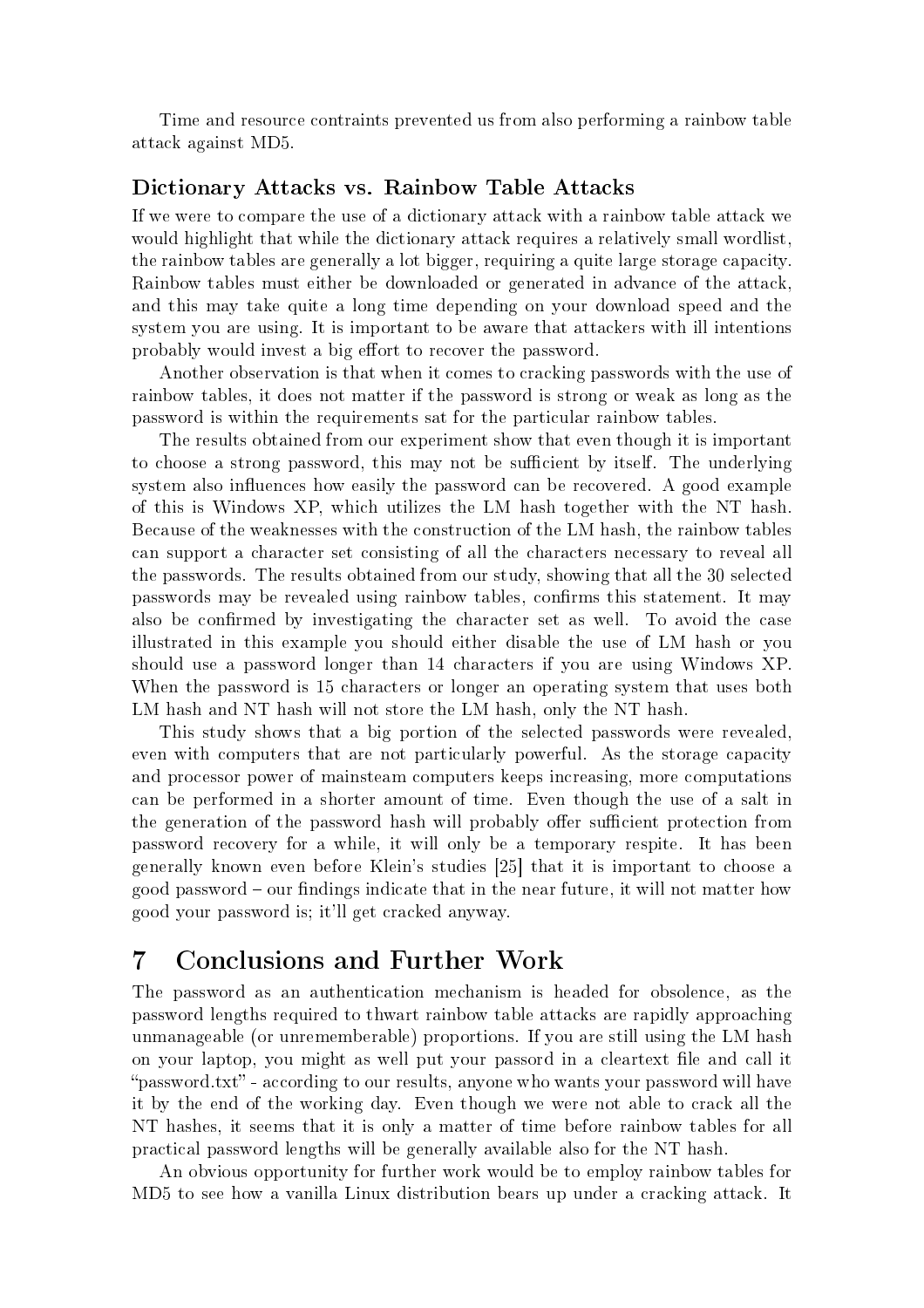could also be interesting to see if discovered MD5 vulnerabilities could be translated into a practical attack. More fundamental contributions could be made in finding alternatives to passwords that are more secure, but with the same level of social acceptance and ease of use.

# Acknowledgements

The research for this paper was conducted as part of an MSc thesis at the Norwegian University of Science and Technology (NTNU).

## References

- [1] M. Wilkes, Time Sharing Computer Systems. New York, NY, USA: American Elsevier, 1968.
- [2] R. Morris and K. Thompson, Password security: a case history, Commun. ACM, vol. 22, no. 11, pp. 594-597, 1979.
- [3] M. Luby and C. Rackoff, "A study of password security," J. Cryptol., vol. 1, no. 3, pp.  $151-158$ , 1989.
- [4] E. Glass, The ntlm authentication protocol and security support provider, sourceforge.net, 2006. [Online]. Available: http://davenport.sourceforge.net/ ntlm.html\#theLmResponse
- [5] M. G. Jaatun, "LMHASH SPOOFING VHA SAMBA KLIENT," FFI note, 2000.
- [6] J. M. Johansson, The great debates: Pass phrases vs. passwords. part 1 of 3," 2004. [Online]. Available: http://technet.microsoft.com/en-us/library/ cc512613.aspx
- [7] FreeBSD Handbook, 2009. [Online]. Available: http://www.freebsd.org/docs. html(June2009)
- [8] U. Drepper, "Unix crypt using sha-256 and sha-512," people.redhat.com, 2008. [Online]. Available: http://people.redhat.com/drepper/SHA-crypt.txt
- [9] R. Rivest, "The MD4 message-digest algorithm," IETF Request for Comments (RFC) 1320.
- [10] Fig. 4 The MD5 message-digest algorithm," IETF Request for Comments (RFC) 1321, Internet Activities Board, Internet Engineering Task Force.
- [11] Secure Hash Standard, National Institute of Science and Technology Std. Federal Information Processing Standard (FIPS) 180-1.
- [12] X. Wang, Y. L. Yin, and H. Yu, "Finding collisions in the full SHA-1," Lecture Notes in Computer Science, vol. 3621, pp. 17–36, 2005, Proceedings of Crypto 2005.
- [13] M. E. Hellman, "A cryptanalytic time memory trade-off,"  $IEEE$  $TRANSACTIONS ON INFORMATION THEORY, vol. IT-26, pp. 401-406$ 1980. [Online]. Available: www-ee.stanford.edu/~hellman/publications/36.pdf